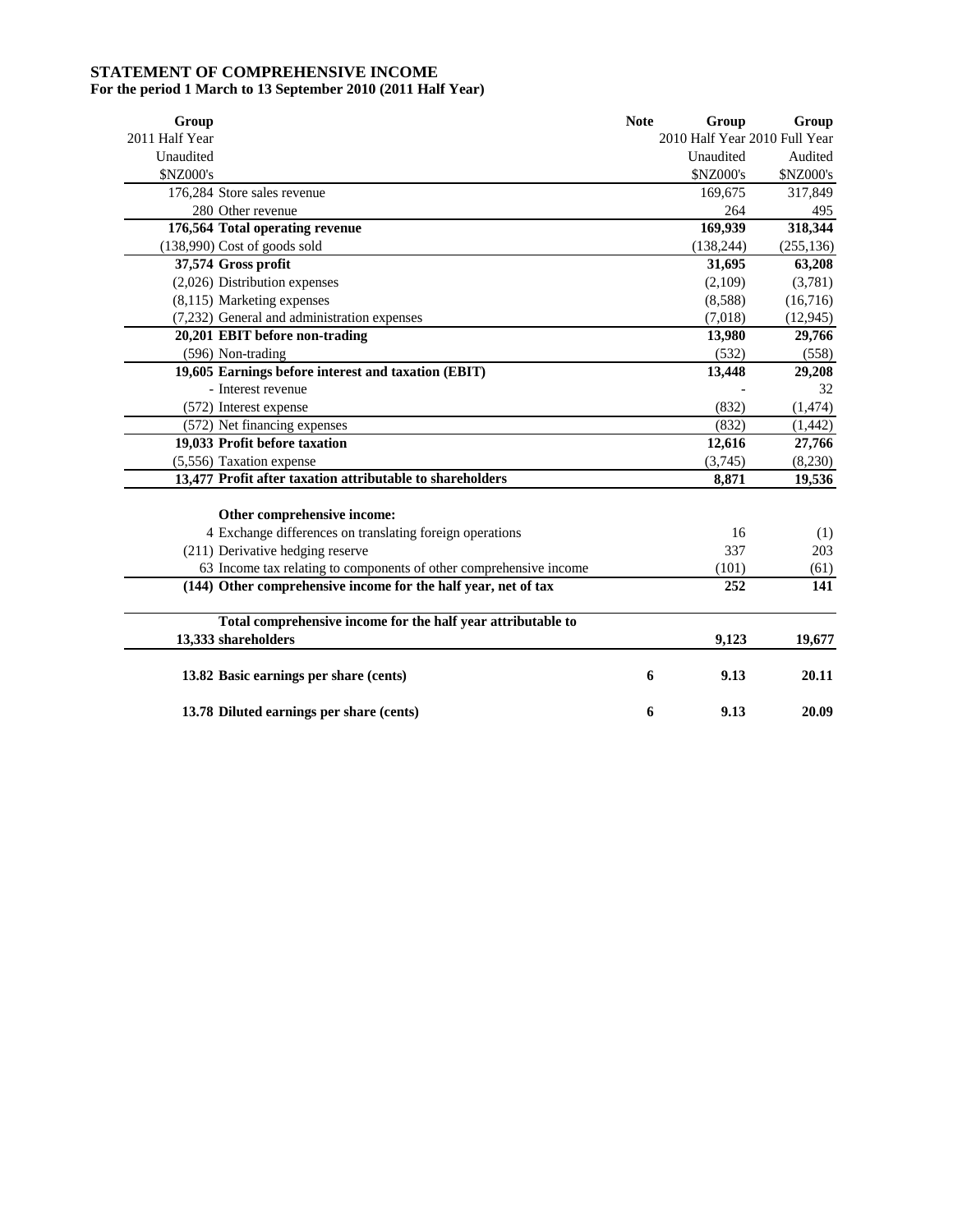#### **STATEMENT OF CHANGES IN EQUITY For the period 1 March to 13 September 2010 (2011 Half Year)**

|                                                    | Foreign      |                |                    |                   |                 |                |  |  |
|----------------------------------------------------|--------------|----------------|--------------------|-------------------|-----------------|----------------|--|--|
|                                                    |              | <b>Share</b>   | <b>Currency</b>    | <b>Derivative</b> |                 |                |  |  |
|                                                    | <b>Share</b> | Option         | <b>Translation</b> | <b>Hedging</b>    | <b>Retained</b> |                |  |  |
| <b>GROUP \$NZ000's</b>                             | Capital      | <b>Reserve</b> | <b>Reserve</b>     | <b>Reserve</b>    | <b>Earnings</b> | <b>Total</b>   |  |  |
| <b>Audited balance as at 28 February 2009</b>      | 25,622       | 79             | 69                 |                   | 11,292          | 37,062         |  |  |
| <b>Comprehensive income</b>                        |              |                |                    |                   |                 |                |  |  |
| Profit after taxation attributable to shareholders |              |                |                    |                   | 8,871           | 8,871          |  |  |
| Other comprehensive income                         |              |                |                    |                   |                 |                |  |  |
| Movement in foreign currency translation reserve   |              |                | 16                 |                   |                 | 16             |  |  |
| Movement in derivative hedging reserve             |              |                |                    | 236               |                 | 236            |  |  |
| Total other comprehensive income                   |              |                | 16                 | 236               |                 | 252            |  |  |
| <b>Total comprehensive income</b>                  | ÷,           | ÷,             | 16                 | 236               | 8,871           | 9,123          |  |  |
| <b>Transactions with owners</b>                    |              |                |                    |                   |                 |                |  |  |
| Net dividends distributed                          |              |                |                    |                   | (3,885)         | (3,885)        |  |  |
| <b>Total transactions with owners</b>              |              |                | J.                 |                   | (3,885)         | (3,885)        |  |  |
| Unaudited balance as at 14 September 2009          | 25,622       | 79             | 85                 | 236               | 16,278          | 42,300         |  |  |
| <b>Comprehensive income</b>                        |              |                |                    |                   |                 |                |  |  |
| Profit after taxation attributable to shareholders |              |                |                    |                   | 10,665          | 10,665         |  |  |
| Other comprehensive income                         |              |                |                    |                   |                 |                |  |  |
| Movement in foreign currency translation reserve   |              |                | (17)               |                   |                 | (17)           |  |  |
| Movement in derivative hedging reserve             |              |                |                    | (94)              |                 | (94)           |  |  |
| Total other comprehensive income                   |              |                | (17)               | (94)              |                 | (111)          |  |  |
| <b>Total comprehensive income</b>                  | ÷,           | ÷,             | (17)               | (94)              | 10,665          | 10,554         |  |  |
| <b>Transactions with owners</b>                    |              |                |                    |                   |                 |                |  |  |
| Shares issued on exercise of options               | 199          | (11)           |                    |                   |                 | 188            |  |  |
| Net dividends distributed                          |              |                |                    |                   | (4,372)         | (4,372)        |  |  |
| <b>Total transactions with owners</b>              | 199          | (11)           | ÷,                 | ÷,                | (4,372)         | (4, 184)       |  |  |
| Audited balance as at 28 February 2010             | 25,821       | 68             | 68                 | 142               | 22,571          | 48,670         |  |  |
| <b>Comprehensive income</b>                        |              |                |                    |                   |                 |                |  |  |
| Profit after taxation attributable to shareholders |              |                |                    |                   | 13,477          | 13,477         |  |  |
| Other comprehensive income                         |              |                |                    |                   |                 |                |  |  |
| Movement in foreign currency translation reserve   |              |                | $\overline{4}$     |                   |                 | $\overline{4}$ |  |  |
| Movement in derivative hedging reserve             |              |                |                    | (148)             |                 | (148)          |  |  |
| Total other comprehensive income                   |              |                | $\overline{4}$     | (148)             |                 | (144)          |  |  |
| <b>Total comprehensive income</b>                  | ä,           | ÷,             | $\overline{4}$     | (148)             | 13,477          | 13,333         |  |  |
| <b>Transactions with owners</b>                    |              |                |                    |                   |                 |                |  |  |
| Shares issued on exercise of options               | 659          | (31)           |                    |                   |                 | 628            |  |  |
| Net dividends distributed                          |              |                |                    |                   | (7, 810)        | (7, 810)       |  |  |
| <b>Total transactions with owners</b>              | 659          | (31)           |                    |                   | (7, 810)        | (7, 182)       |  |  |
| Unaudited balance as at 13 September 2010          | 26,480       | 37             | 72                 | (6)               | 28,238          | 54,821         |  |  |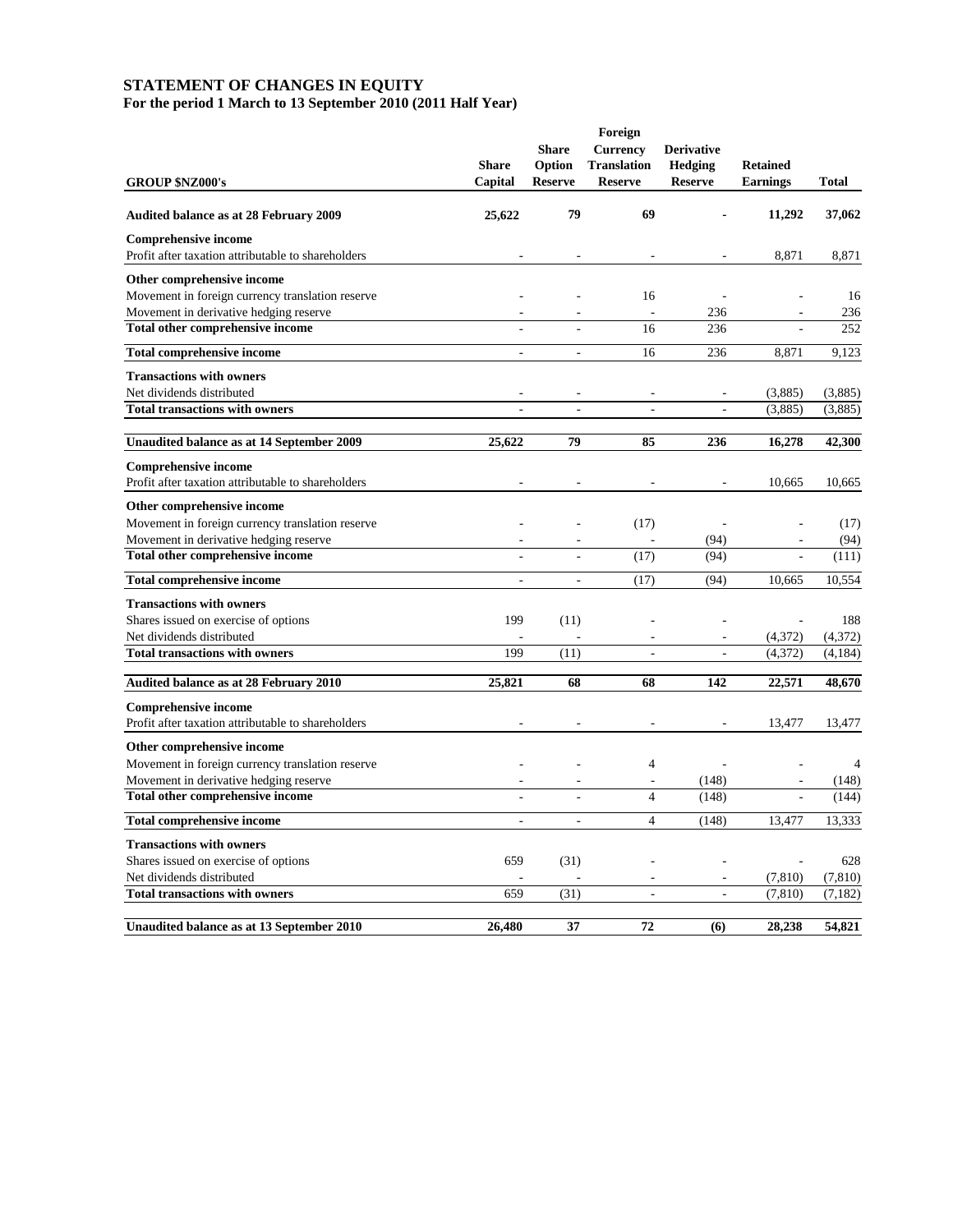# **STATEMENT OF FINANCIAL POSITION As at 13 September 2010 (2011 Half Year)**

| Group          |                                                                    | <b>Note</b> | Group          | Group          |
|----------------|--------------------------------------------------------------------|-------------|----------------|----------------|
| 2011 Half Year |                                                                    |             | 2010 Half Year | 2010 Full Year |
| Unaudited      |                                                                    |             | Unaudited      | Audited        |
| \$NZ000's      |                                                                    |             | \$NZ000's      | \$NZ000's      |
|                | <b>Non-current assets</b>                                          |             |                |                |
|                | 82,954 Property, plant and equipment                               |             | 71,356         | 73,365         |
|                | 23,500 Intangible assets                                           |             | 24,262         | 23,773         |
|                | 1,420 Deferred tax asset                                           |             | 146            | 1,074          |
|                | 107,874 Total non-current assets                                   |             | 95,764         | 98,212         |
|                | <b>Current assets</b>                                              |             |                |                |
|                | 1,878 Inventories                                                  |             | 1,971          | 1,822          |
|                | 2,042 Other receivables                                            |             | 2,050          | 1,907          |
|                | 784 Cash and cash equivalents                                      |             | 791            | 826            |
|                | - Derivative financial instruments                                 |             | 337            | 203            |
|                | 2,005 Assets classified as held for sale                           | 4           |                |                |
|                | 6,709 Total current assets                                         |             | 5,149          | 4,758          |
|                | 114,583 Total assets                                               |             | 100,913        | 102,970        |
|                | <b>Equity attributable to shareholders</b>                         |             |                |                |
|                | 26,480 Share capital                                               |             | 25,622         | 25,821         |
|                | 103 Reserves                                                       |             | 400            | 278            |
|                | 28,238 Retained earnings                                           |             | 16,278         | 22,571         |
|                | 54,821 Total equity attributable to shareholders                   |             | 42,300         | 48,670         |
|                |                                                                    |             |                |                |
|                | <b>Non-current liabilities</b>                                     |             |                |                |
|                | 5,963 Provisions and deferred income                               |             | 4,178          | 5,543          |
|                | 12,819 Loans and finance leases                                    | 5           | 19,815         | 79             |
|                | 18,782 Total non-current liabilities                               |             | 23,993         | 5,622          |
|                | <b>Current liabilities</b>                                         |             |                |                |
|                | 1,971 Income tax payable                                           |             | 2,727          | 3,689          |
|                | 192 Loans and finance leases                                       | 5           | 235            | 17,862         |
|                | 36,700 Creditors and accruals                                      |             | 30,020         | 25,445         |
|                | 1,800 Provisions and deferred income                               |             | 1,328          | 1,371          |
|                | 9 Derivative financial instruments                                 |             |                |                |
|                | 308 Liabilities associated with assets classified as held for sale | 4           | 310            | 311            |
|                | 40,980 Total current liabilities                                   |             | 34,620         | 48,678         |
|                | 59,762 Total liabilities                                           |             | 58,613         | 54,300         |
|                | 114,583 Total equity and liabilities                               |             | 100,913        | 102,970        |

For and on behalf of the Board:

ler m L  $\overline{\mathbf{r}}$ 

Chairman

Malys

**E K van Arkel D A Pilkington**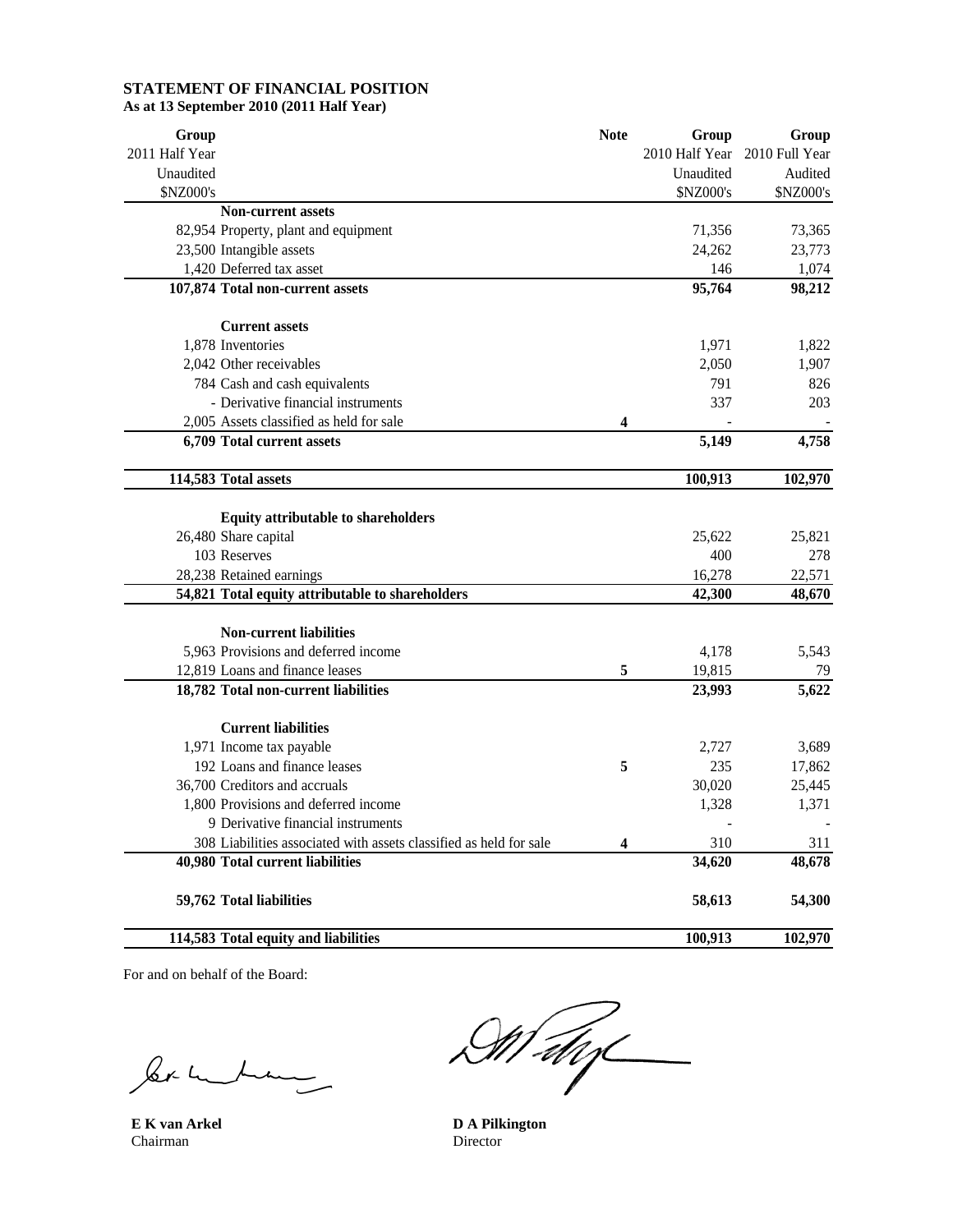# **STATEMENT OF CASH FLOWS For the period 1 March to 13 September 2010 (2011 Half Year)**

| Group          |                                                                                                 | Group                         | Group            |
|----------------|-------------------------------------------------------------------------------------------------|-------------------------------|------------------|
| 2011 Half Year |                                                                                                 | 2010 Half Year 2010 Full Year |                  |
| Unaudited      |                                                                                                 | Unaudited<br>\$NZ000's        | Audited          |
| \$NZ000's      |                                                                                                 |                               | \$NZ000's        |
|                | <b>Cash flows from operating activities</b>                                                     |                               |                  |
|                | Cash was provided by / (applied to):                                                            |                               |                  |
|                | 177,124 Receipts from customers                                                                 | 170,464                       | 319,330          |
|                | (143,451) Payments to suppliers and employees                                                   | (144, 297)                    | (273, 359)       |
|                | (631) Interest paid (net)                                                                       | (768)                         | (1, 127)         |
|                | (7,059) Payment of income tax                                                                   | (2,041)                       | (6, 131)         |
|                | 25,983 Net cash from operating activities<br><b>Cash flows from investing activities</b>        | 23,358                        | 38,713           |
|                |                                                                                                 |                               |                  |
|                | Cash was (applied to) / provided by:                                                            |                               |                  |
|                | (178) Payment for intangibles                                                                   | (161)                         | (235)            |
|                | (13,250) Purchase of property, plant and equipment                                              | (4,365)<br>78                 | (13, 584)<br>660 |
|                | 12 Proceeds from disposal of property, plant and equipment                                      |                               |                  |
|                | - Sale of discontinued operations                                                               | (38)                          | (38)             |
|                | (13,416) Net cash (used in) investing activities<br><b>Cash flows from financing activities</b> | (4, 486)                      | (13, 197)        |
|                | Cash was provided by / (applied to):                                                            |                               |                  |
|                | 628 Cash received on the exercise of options                                                    |                               | 188              |
|                | (5,090) Decrease in loans                                                                       | (14, 554)                     | (16, 624)        |
|                | 160 Increase / (decrease) in finance leases                                                     | (95)                          | (134)            |
|                | (7,810) Dividends paid to shareholders                                                          | (3,885)                       | (8,257)          |
|                | (497) Supplementary dividends paid                                                              | (334)                         | (650)            |
|                | (12,609) Net cash (used in) financing activities                                                | (18, 868)                     | (25, 477)        |
|                |                                                                                                 |                               |                  |
|                | (42) Net (decrease) / increase in cash and cash equivalents                                     | 4                             | 39               |
|                | Reconciliation of cash and cash equivalents                                                     |                               |                  |
|                | 826 Cash and cash equivalents at beginning of the period:                                       | 787                           | 787              |
|                | Cash and cash equivalents at the end of the period:                                             |                               |                  |
|                | 280 Cash on hand                                                                                | 316                           | 304              |
|                | 504 Cash at bank                                                                                | 475                           | 522              |
| 784            |                                                                                                 | 791                           | 826              |
|                |                                                                                                 |                               |                  |
|                | (42) Net (decrease) / increase in cash and cash equivalents                                     | $\overline{\mathbf{4}}$       | 39               |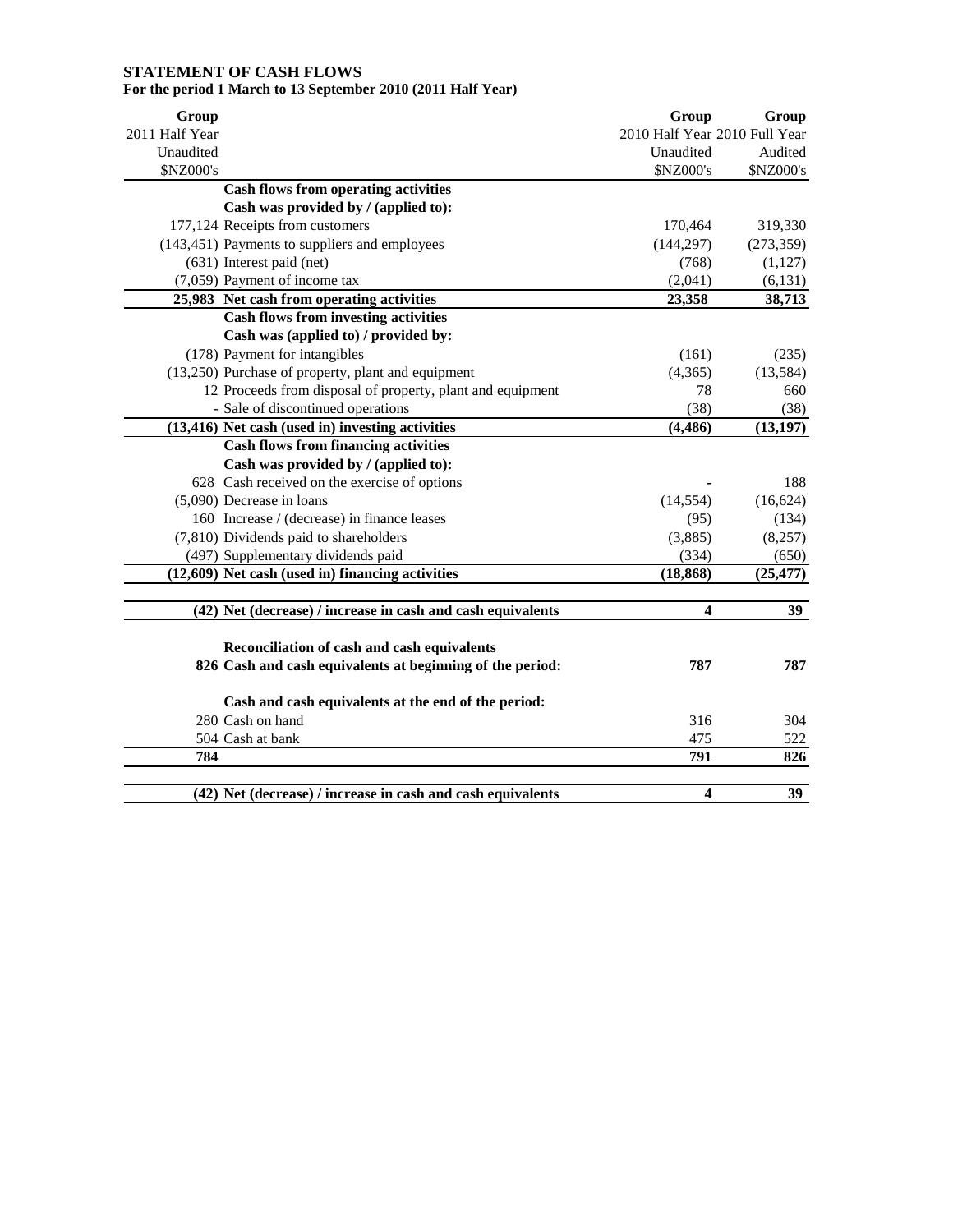# **STATEMENT OF CASH FLOWS (continued) For the period 1 March to 13 September 2010 (2011 Half Year)**

The following is a reconciliation of profit after taxation to net cash from operating activities:

| Group                                                     | Group            | Group          |
|-----------------------------------------------------------|------------------|----------------|
| 2011 Half Year                                            | 2010 Half Year   | 2010 Full Year |
| Unaudited                                                 | Unaudited        | Audited        |
| <b>\$NZ000's</b>                                          | <b>\$NZ000's</b> | \$NZ000's      |
| 13,477 Profit after taxation                              | 8,871            | 19,536         |
| Add items classified as investing / financing activities: |                  |                |
| 217 Loss on disposal of property, plant and equipment     | 345              | 433            |
| - Other non-operating costs of exiting Pizza Hut Victoria | 38               | 38             |
| 217                                                       | 383              | 471            |
| Add / (less) non-cash items:                              |                  |                |
| 6,681 Depreciation                                        | 6,563            | 12,003         |
| 464 Increase / (decrease) in provisions                   | (459)            | (119)          |
| 443 Amortisation of intangible assets                     | 591              | 1,094          |
| 8 Write off of franchise fees                             |                  | 57             |
| 266 Impairment of property, plant and equipment           | 294              | 396            |
| (346) Net increase in deferred tax asset                  | (505)            | (1, 433)       |
| Tax effect of derivative financial instruments<br>63      | (101)            | (61)           |
| 7.579                                                     | 6,383            | 11,937         |
| Add / (less) movement in working capital:                 |                  |                |
| $(56)$ (Increase) / decrease in inventories               | 127              | 276            |
| (135) Increase in other debtors and prepayments           | (361)            | (218)          |
| 6,122 Increase in trade creditors and other payables      | 5,645            | 3,123          |
| $(1,718)$ (Decrease) / increase in income tax payable     | 1,976            | 2,938          |
| 497 Decrease in income tax                                | 334              | 650            |
| 4,710                                                     | 7,721            | 6,769          |
| 25,983 Net cash from operating activities                 | 23,358           | 38,713         |

# **NOTES TO THE FINANCIAL STATEMENTS**

# **1. Profit before taxation**

| Group           |                                                                                 | Group            | Group            |
|-----------------|---------------------------------------------------------------------------------|------------------|------------------|
| 2011 Half Year  |                                                                                 | 2010 Half Year   | 2010 Full Year   |
| Unaudited       |                                                                                 | Unaudited        | Audited          |
| <b>SNZ000's</b> |                                                                                 | <b>\$NZ000's</b> | <b>\$NZ000's</b> |
|                 | Profit before taxation (consolidated business)                                  |                  |                  |
|                 | The profit before taxation is calculated after charging the following<br>items: |                  |                  |
|                 | 10,500 Royalties paid                                                           | 10,100           | 18,919           |
|                 | 9,532 Operating lease expenses                                                  | 9,721            | 18,072           |
|                 | 217 Net loss on disposal of property, plant and equipment                       | 345              | 433              |
|                 | Non-trading items comprise:                                                     |                  |                  |
|                 | 709 Other store closure costs                                                   | 85               | 592              |
|                 | (445) Other store closure costs - insurance proceeds                            |                  | (626)            |
|                 | 66 Other store relocation and refurbishment costs                               | 219              | 329              |
|                 | 266 Impairment of property, plant and equipment                                 | 294              | 396              |
|                 | - Other revenue                                                                 | (66)             | (133)            |
| 596             |                                                                                 | 532              | 558              |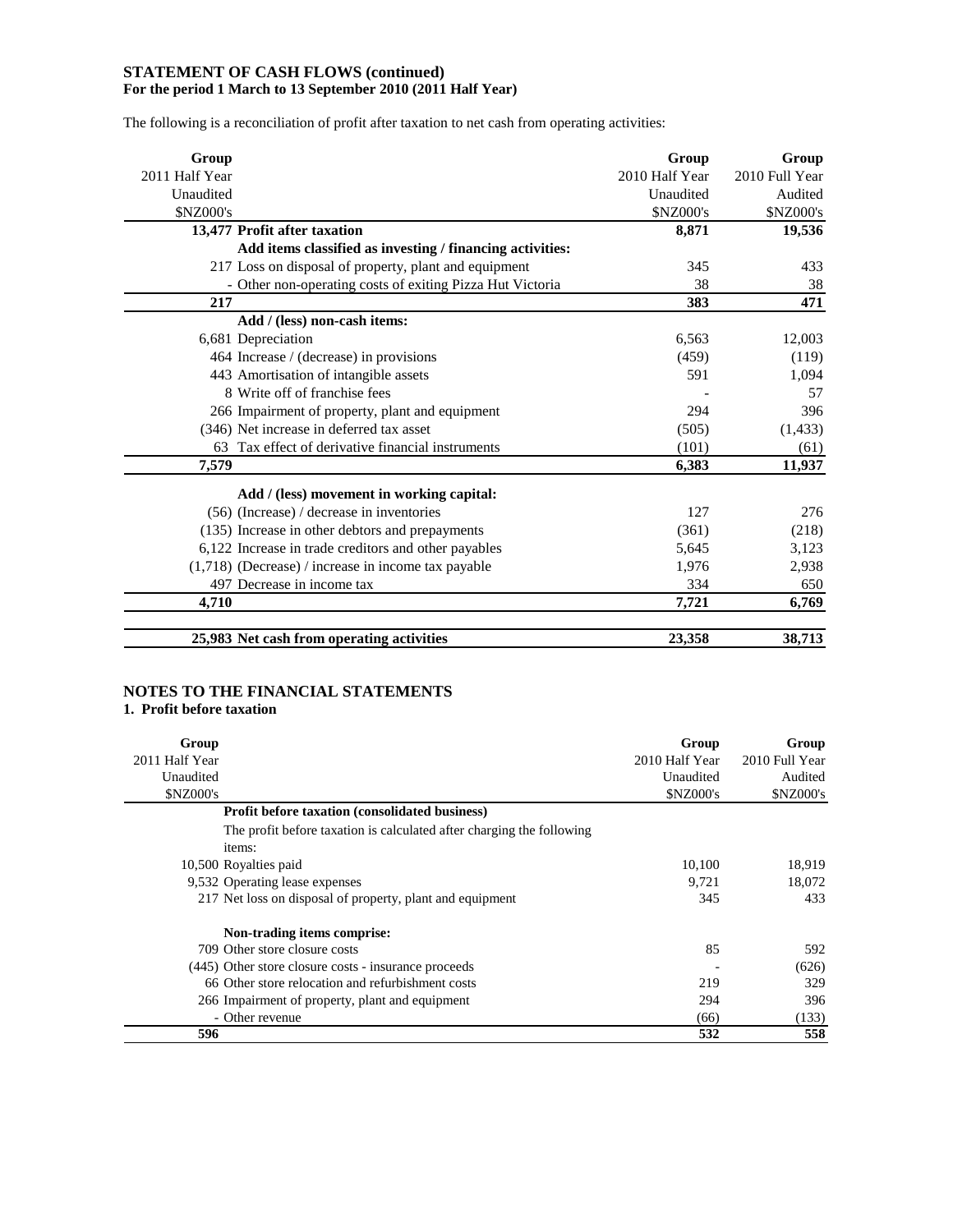# **NOTES TO THE FINANCIAL STATEMENTS (continued)**

# **2. Business segments**

|                                                  | <b>KFC</b> |         | Pizza Hut                |        | <b>Starbucks Coffee</b> |        | All other segments * |         | <b>Consolidated Half Year Full Year</b> |         |          |
|--------------------------------------------------|------------|---------|--------------------------|--------|-------------------------|--------|----------------------|---------|-----------------------------------------|---------|----------|
| \$NZ000's (Unaudited)                            | 2011       | 2010    | 2011                     | 2010   | 2011                    | 2010   | 2011                 | 2010    | 2011                                    | 2010    | 2010     |
| Store sales revenue                              | 127,051    | 118,203 | 33,756                   | 35,386 | 15,477                  | 16,086 |                      |         | 176,284                                 | 169,675 | 317,849  |
| Other revenue                                    |            |         | $\overline{\phantom{a}}$ |        |                         |        | 280                  | 264     | 280                                     | 264     | 495      |
| Total operating revenue                          | 127,051    | 118,203 | 33,756                   | 35,386 | 15,477                  | 16,086 | 280                  | 264     | 176,564                                 | 169,939 | 318,344  |
| Segment result (Concept EBIT) before non-trading | 23,621     | 19,063  | 671                      | (677)  | 671                     | (189)  | (4,762)              | (4,217) | 20,201                                  | 13,980  | 29,766   |
| Segment result (Concept EBIT) after non-trading  | 23,802     | 18,770  | 139                      | (855)  | 426                     | (250)  | (4,762)              | (4,217) | 19,605                                  | 13,448  | 29,208   |
| <b>Operating profit (EBIT)</b>                   |            |         |                          |        |                         |        |                      |         | 19,605                                  | 13,448  | 29,208   |
| Net financing costs                              |            |         |                          |        |                         |        |                      |         | (572)                                   | (832)   | (1, 442) |
| Net profit before taxation                       |            |         |                          |        |                         |        |                      |         | 19,033                                  | 12,616  | 27,766   |
| Taxation expense                                 |            |         |                          |        |                         |        |                      |         | (5,556)                                 | (3,745) | (8,230)  |
| Net profit after taxation                        |            |         |                          |        |                         |        |                      |         | 13,477                                  | 8,871   | 19,536   |
| Net profit after taxation excluding non-trading  |            |         |                          |        |                         |        |                      |         | 13,894                                  | 9,243   | 19,926   |
| Concept EBITDA before G&A                        | 28,842     | 24,008  | 3,147                    | 2,209  | 1,997                   | 1,350  |                      |         | 33,986                                  | 27,567  | 54,895   |
|                                                  |            |         |                          |        |                         |        |                      |         |                                         |         |          |
| Segment assets                                   | 68,413     | 52,139  | 30,828                   | 34,433 | 7,989                   | 9,869  | 1,102                | 1,148   | 108,332                                 | 97,589  | 98,960   |
| Unallocated assets                               |            |         |                          |        |                         |        |                      |         | 6,251                                   | 3,324   | 4,010    |
| <b>Total assets</b>                              |            |         |                          |        |                         |        |                      |         | 114,583                                 | 100,913 | 102,970  |

\* All other segments are general and administration support centre expenses (G&A)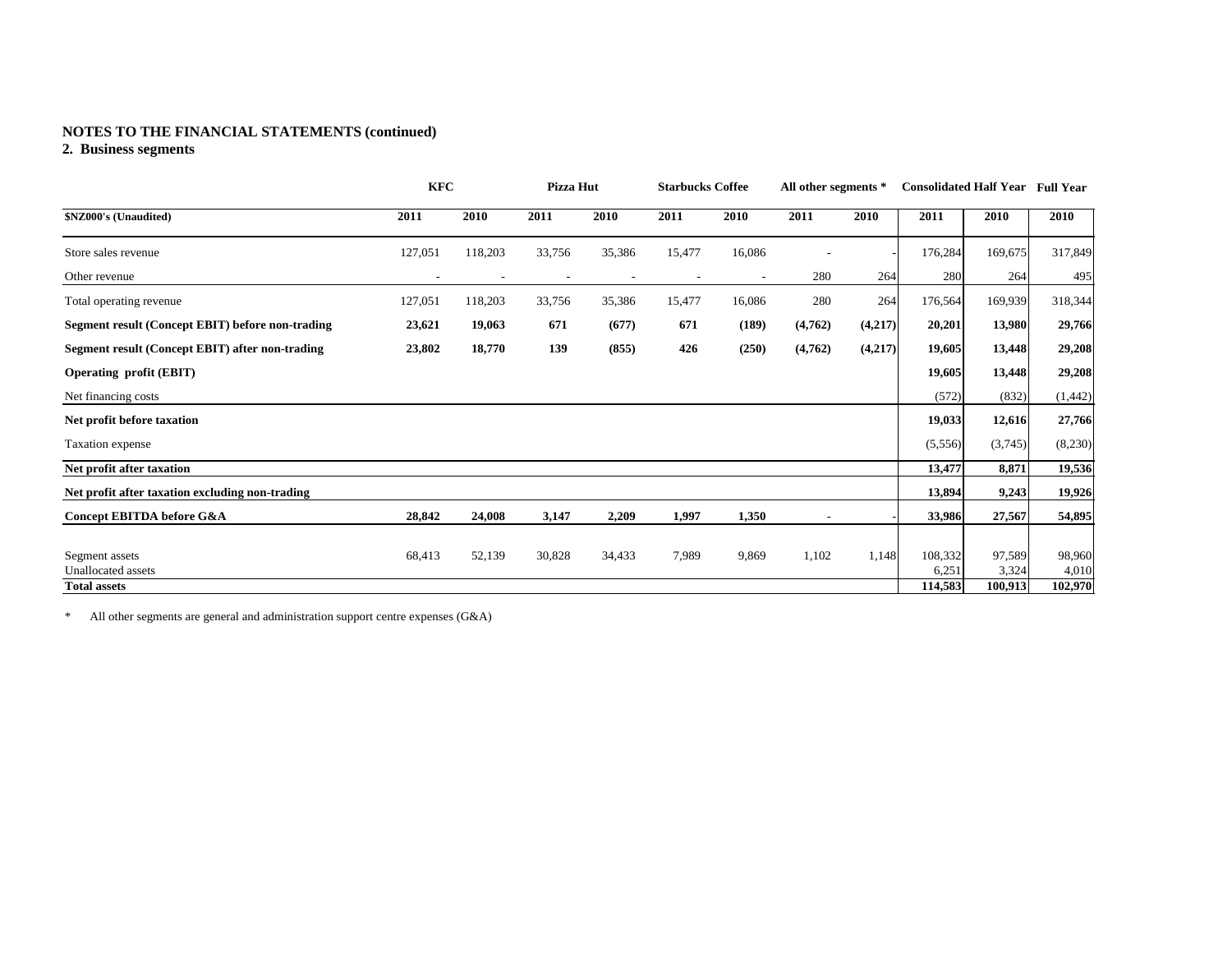# **NOTES TO THE FINANCIAL STATEMENTS (continued)**

# **3. Basis of preparation**

These unaudited financial statements for the 28 week period ended 13 September 2010 have been prepared in accordance with generally accepted accounting practice in New Zealand and NZ IAS 34, Interim Financial Statements, and should be read in conjunction with the financial statements published in the Annual Report for the period ended 28 February 2010 (referred to in these statements as "2010 Full Year"). These unaudited financial statements also comply with International Accounting Standard 34 Interim Financial Reporting (IAS 34). The accounting policies applied are consistent with those of the 2010 Full Year financial statements.

Restaurant Brands New Zealand Limited (the "Company" or "Parent") together with its subsidiaries (the "Group") operate quick service and takeaway restaurant concepts.

The Group divides its financial year into thirteen 4-week periods. These interim financial statements are for the first 7 periods (28 weeks) of the year ending on 13 September 2010 (2010:28 weeks ending on 14 September 2009). The second half will be for 6 periods (24 weeks).

The interim financial statements presented are those of the Group. The Company is a limited liability company incorporated and domiciled in New Zealand, is registered under the Companies Act 1993, and is an issuer in terms of the Securities Act 1978 and the Financial Reporting Act 1993. The Group is designated as a profit oriented entity for financial reporting purposes.

To ensure consistency with current period, comparative figures have been restated where appropriate.

# **4. Assets held for sale and discontinued operations**

# *Sale of stores*

The directors approved the sale of the KFC Pt Chevalier store during the current financial year. The assets relating to the sale have been presented as held for sale as set out below:

|                                     | Group           | Group                    | Group           |  |
|-------------------------------------|-----------------|--------------------------|-----------------|--|
|                                     | 2011 Half Year  | 2010 Half Year           | 2010 Full Year  |  |
|                                     | Unaudited       | Unaudited                | Audited         |  |
|                                     | <b>SNZ000's</b> | <b>SNZ000's</b>          | <b>SNZ000's</b> |  |
| Assets classified as held for sale: |                 |                          |                 |  |
| Property, plant and equipment       | 2.005           | $\overline{\phantom{0}}$ |                 |  |

The sale is expected to be completed by December 2010.

# *Discontinued operations – Pizza Hut Victoria*

The Group's disposal of all Pizza Hut Victoria stores was completed during the 2009 financial year. All remaining liabilities have been classified as held for sale, as set out below:

|                                                                 | Group            | Group            | Group            |  |
|-----------------------------------------------------------------|------------------|------------------|------------------|--|
|                                                                 | 2011 Half Year   | 2010 Half Year   | 2010 Full Year   |  |
|                                                                 | Unaudited        | Unaudited        | Audited          |  |
|                                                                 | <b>\$NZ000's</b> | <b>\$NZ000's</b> | <b>\$NZ000's</b> |  |
| Liabilities associated with assets classified as held for sale: |                  |                  |                  |  |
| Trade and other payables                                        | 20               | 28               | 20               |  |
| <b>Provisions</b>                                               | 288              | 282              | 291              |  |
|                                                                 | 308              | 310              | 311              |  |

# **5. Loans and finance leases**

On 10 September 2010, the Group renewed its existing bank funding facility. The facility limit is \$35 million (2010: \$45 million) and expires on 31 October 2012.